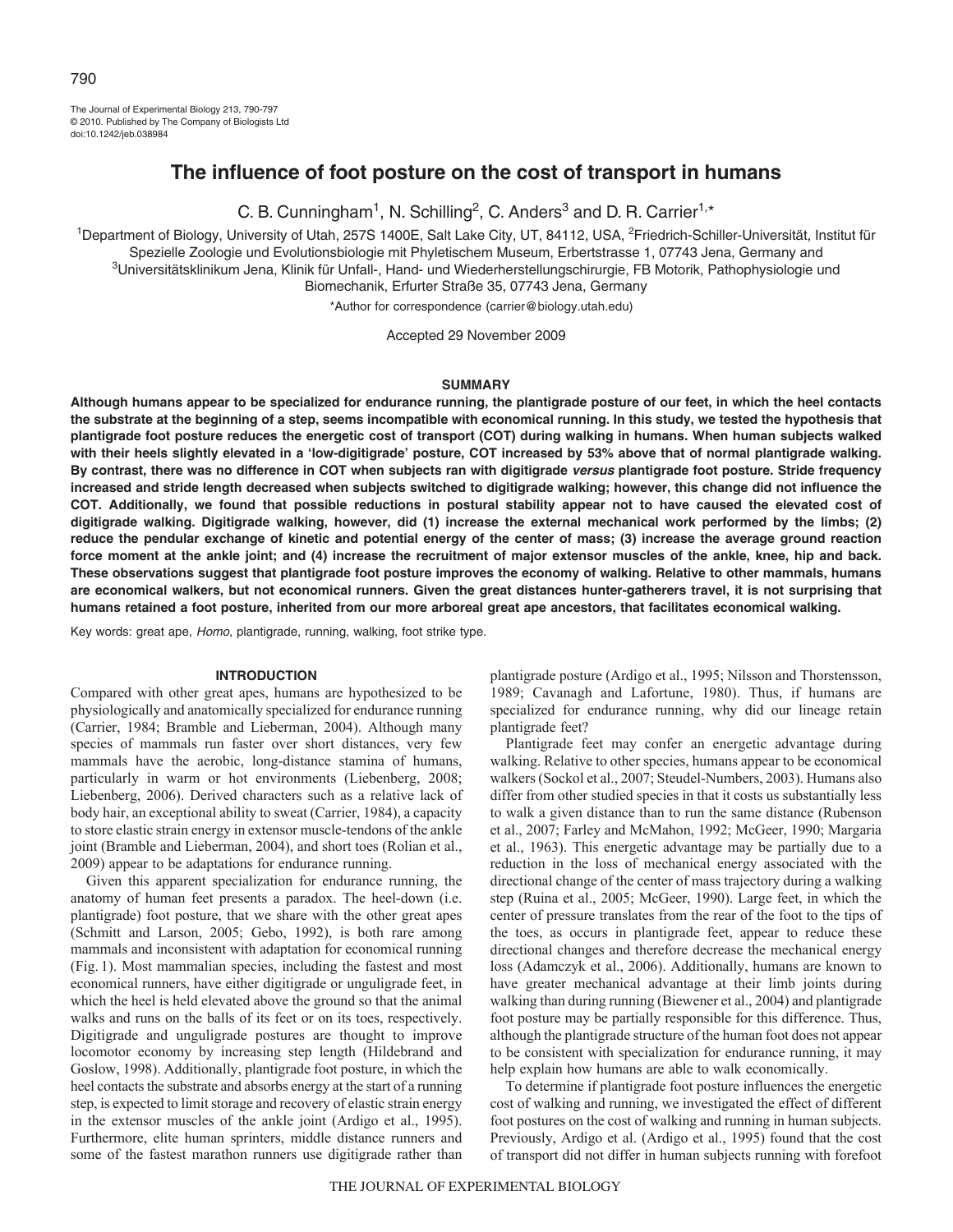

(i.e. digitigrade) *versus* rearfoot (i.e. plantigrade) striking posture. To include walking in the analysis, we measured oxygen consumption and quantified several indices of locomotor mechanics as subjects walked and ran with their heels contacting the ground at the beginning of stance phase (i.e. plantigrade posture) or with their heels elevated so that they landed on the balls of their feet (i.e. digitigrade posture; Fig. 2). Although walking and running on the balls of one's feet are not typical for many of us, they are natural behaviors for humans. As mentioned above, many elite track athletes habitually run on the balls of their feet. Furthermore, during running unshod individuals avoid landing on their heels and instead land on the balls of their feet (Lieberman et al., 2010; Divert et al., 2005). Lieberman et al. (Lieberman et al., 2010) suggested that landing on the heels when running is a recent and artificial consequence of the thick-heel design of modern running shoes. Toe walking is common among young children and intermittent toe walking is considered normal up to the age of 7 years (Kelly et al., 1997; Kalen et al., 1986). It is also common for humans (and consequently, cartoon characters) to adopt a 'tiptoeing' foot posture when they wish to walk covertly and with stealth. Thus, the experiments of this study are based on a comparison of natural human movements.

## **MATERIALS AND METHODS**

We tested three foot postures during walking: plantigrade, lowdigitigrade, in which the heel was held slightly elevated above the substrate during stance (approximately 1 cm; Fig. 2), and highdigitigrade, in which the heel was held elevated as much as possible above the substrate during the support phase of a step. To avoid injuries during running trials, we tested only plantigrade and lowdigitigrade foot postures. Subjects gave informed consent. Procedures associated with the recording of the cost of transport and mechanics of digitigrade walking were approved by the University of Utah Internal Review Board and procedures associated with the recording of surface EMGs were approved by the Ethics Committee of the University of Jena (0558-11/00).

### **Analysis of the cost of transport**

We measured the cost of transport (COT) as subjects walked and ran with plantigrade and digitigrade foot posture on a motorized treadmill. All 11 subjects (seven males, four females, body mass 70.2 $\pm$ 12.2 kg; age 33 $\pm$ 11.1 years; means  $\pm$  s.d.) were healthy, and seven were competitive runners, triathletes or soccer players.

Oxygen consumption was measured using open-circuit indirect calorimetry. The subjects wore a full-face mask (Hans Rudolph, Inc; Kansas City, MO, USA) through which air was drawn at a flow rate measured with a gravity flow meter (King Instrument Co., Garden Grove, CA, USA). A small fraction of the expired air was continuously monitored for oxygen content with an oxygen analyzer (S-3A/1, AEI Technologies, Naperville, IL, USA).

Fig. 1. Illustrations of the digitigrade locomotor foot posture that characterizes most therian mammals (e.g. dog; left), the semiplantigrade posture typical of most primates (e.g. gibbon; center) and the plantigrade posture characteristic of all great apes (e.g. gorilla; right). The illustration of the foot skeleton of the dog is modified from Hildebrand and Goslow (Hildebrand and Goslow, 1998) and the skeletons of the gibbon and the gorilla are modified from Gebo (Gebo, 1992).

We asked the subject to pick their preferred walking speed by self-adjusting the speed of the treadmill  $(5.17\pm0.25 \text{ km h}^{-1})$ ; mean  $\pm$  s.d.). Using this speed, we collected oxygen consumption data during three walking trials: with plantigrade, low-digitigrade and high-digitigrade foot postures. During each trial, we gave the subjects 4 min to reach metabolic steady state and then collected oxygen consumption data for the last minute of the 5-min trial. Subjects rested by standing quietly for 3 min between walking trials. The order of the walking trials was randomized among subjects. Each recording session began with a recording of oxygen consumption during quiet standing. We also collected data as the subjects ran using plantigrade and low-digitigrade foot posture at two to four running speeds: 7.2, 9.7, 12.1 and 13.7 kmh–1. Subjects rested for 5min between each running trial. The order of the running speeds and foot posture was randomized among subjects. The rate of oxygen consumption during quiet standing was subtracted from the rates during walking and running to calculate the rate of oxygen consumed for locomotion. The mass-specific rate was divided by the speed of walking or running to yield the net COT (the oxygen consumed to move a kilogram of body mass one kilometer). Sample size varied at the different speeds because initially we did not collect running data at the low running speed and some of the subjects could not sustain the two highest running speeds: walking at preferred speed *N*=11; running at 7.2 km h–1 *N*=6; 9.7 km h–1 *N*=10; 12.1 km h–1 *N*=9;  $13.7 \text{ km h}^{-1}$  *N*=6.



Fig. 2. Illustrations of the plantigrade (A) and low-digitigrade (B) foot postures investigated in this study. The heel of the foot is used to make contact with the substrate in a plantigrade step whereas the toes and ball of the foot contact the substrate in a digitigrade step. Also note that the heel is held elevated above the substrate throughout the step during a digitigrade step.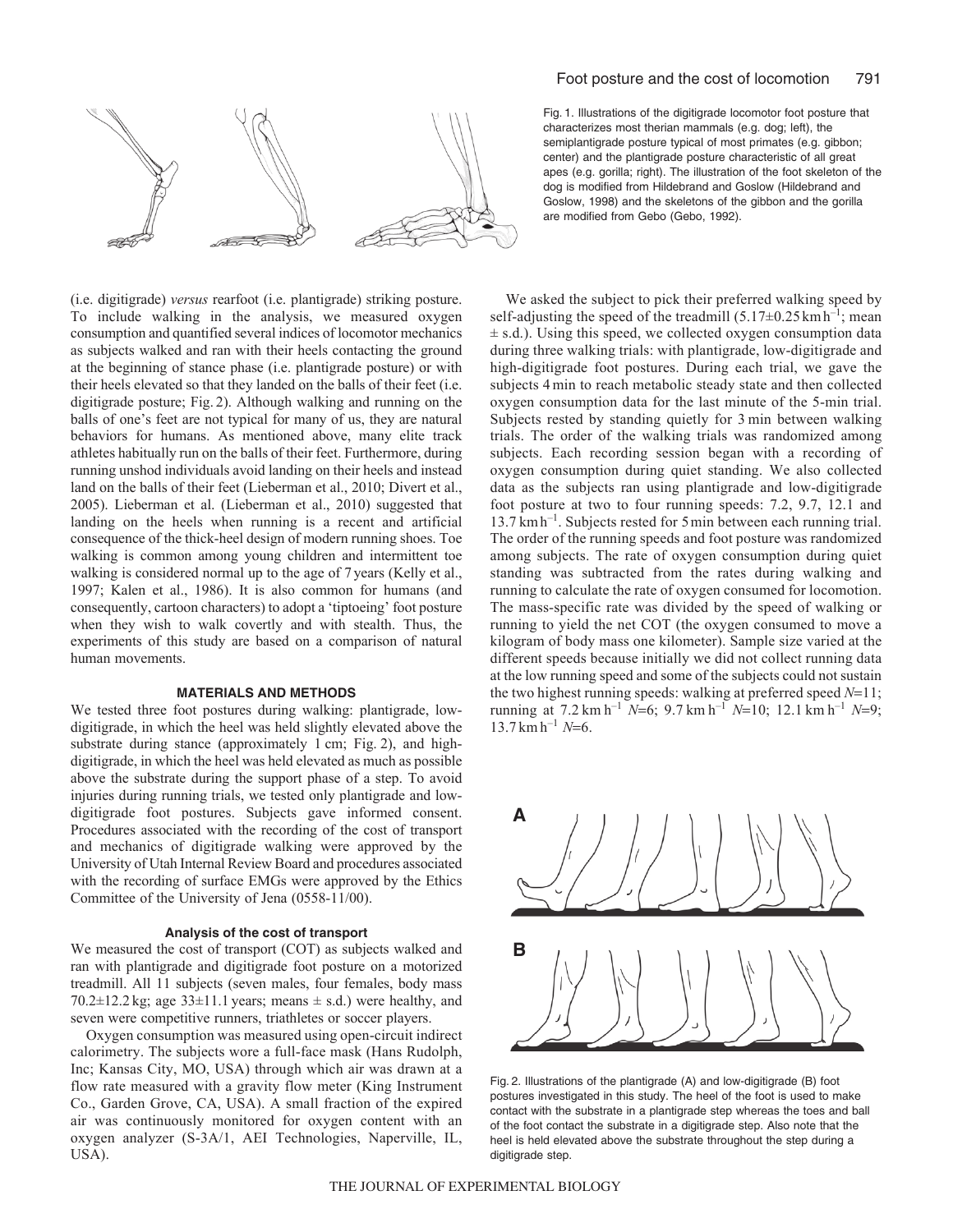# **Analysis of recruitment of the extensor muscles of the limb and back**

We monitored the activity of 13 muscles of the back and leg during plantigrade, low-digitigrade and high-digitigrade walking (Table1). Subjects walked at their preferred speed for a 4-min warm-up period and then we recorded 20 steps for each of the three foot postures. Sixteen healthy men (body mass  $73.6\pm7.4$  kg; age  $32.1\pm8.1$  years, means  $\pm$  s.d.) participated in this study.

Methods followed those of Anders et al. (Anders et al., 2009). Briefly, bipolar surface electromyography (SEMG; 5–700 Hz, Biovision, Wehrheim, Germany) was recorded from each muscle simultaneously from both sides of the body. Electrode positions were chosen according to internationally established recommendations (Hermens et al., 1999; Ng et al., 1998). Disposable Ag–AgCl electrodes (H93SG, Arbo, Germany) with a circular, 1cm diameter uptake area and an inter-electrode distance of 2.5 cm were used. The signal from an accelerometer attached to the left foot was used to identify contact of the foot with the substrate, i.e. the beginning of the stride cycle.

Twenty strides were analyzed for each of the walking postures. Raw SEMGs were centered and high-pass filtered (fourth order Butterworth filter; 20 Hz). Grand averaged SEMG curves were calculated for all walking postures. To do this, we calculated root mean square (RMS) values using a window of 15 ms. Data from both sides of the body were pooled by shifting the time normalized SEMG curves of all right side muscles by 50% of stride cycle. From these pooled grand averaged curves, mean integrated area  $(\mu V^*)$ was calculated for each foot posture.

# **Analysis of the effect of change in stride frequency on cost of transport**

Stride frequency increased by 7.6% when subjects switched to digitigrade walking (see Results). An increase in stride frequency might contribute to an elevated COT by increasing the frequency of muscle recruitment and/or by increasing accelerations required to swing the limbs back and forth during each stride. To address these possibilities, we measured the energetic cost of walking with plantigrade posture at both a subject's preferred stride frequency and at a stride frequency that was 10% greater than the subject's preferred frequency. Ten healthy subjects participated in this

experiment (six males, four females, body mass 70.6±13.0 kg; age  $29.2 \pm 11.3$  years; means  $\pm$  s.d.). We recorded oxygen consumption as subjects walked with plantigrade foot posture at both frequencies on a treadmill. They synchronized the heel strike of one of their feet with a metronome set at their measured preferred stride frequency (control) and at the frequency that was 10% greater than their preferred frequency (experiment). During each trial we gave the subjects 4min to reach metabolic steady state and then measured their oxygen consumption for the last minute of the 5-min trial. Each recording session began with a recording of oxygen consumption during quiet standing.

# **Analysis of the effect of decreased stability on metabolism**

We hypothesized that a loss of stability due to supporting the body's weight on the balls of the feet might contribute to the increase in metabolism observed during digitigrade walking. To test the effect of reduced stability resulting from digitigrade posture on energetic cost, we compared the oxygen consumption of nine subjects (six males, three females, body mass 71.5±13.5kg; age 29.0±12.0years; means  $\pm$  s.d.) standing with low-digitigrade posture while contacting a handrail of the treadmill with one hand, to provide stability, to when they stood with low-digitigrade posture without holding the handrail. We calculated the difference in oxygen consumption between standing with support *versus* standing without support. During each trial, we gave the subjects 4 min to reach metabolic steady state and then measured their oxygen consumption for the last minute of the 5-min trial. Each recording session began with a recording of oxygen consumption during quiet standing in plantigrade posture (without contacting the handrail).

Interpretation of this analysis is limited by the fact that the measurements are of static stability rather than the dynamic stability that occurs during walking. Nevertheless, we suspect that maintenance of static stability while standing in digitigrade posture, as tested here, is actually more expensive energetically than maintenance of dynamic stability during digitigrade walking.

### **Analysis of the external mechanical work**

Plantigrade foot posture has been suggested to increase the energetic economy of walking by reducing the work that the limb muscles must do in the transition from one step to the next (Rolian et al.,

|  |  |                               |  |  | Table 1. Mean of the integrated area (µVs) of the activity of muscles of the back and leg during walking with plantigrade, low-digitigrade and |  |
|--|--|-------------------------------|--|--|------------------------------------------------------------------------------------------------------------------------------------------------|--|
|  |  | high-digitigrade foot posture |  |  |                                                                                                                                                |  |

|                       |                                       | Plantigrade       | Low digitigrade   | High digitigrade   | Change P to | Change P to | Change LD    |
|-----------------------|---------------------------------------|-------------------|-------------------|--------------------|-------------|-------------|--------------|
| Muscle                | Function                              | (uVs; mean±s.d.)  | (uVs; mean±s.d.)  | (uVs; mean±s.d.)   | LD(%)       | HD(%)       | to HD $(\%)$ |
| Erector spinae        | Extensor of back                      | $4.141 \pm 1.548$ | $4.806 \pm 2.100$ | $5.570 \pm 1.604$  | $16*$       | $42**$      | 25           |
| <b>Multifidus</b>     | <b>Extensor of back</b>               | 4.400±1.236       | $5.616 \pm 1.944$ | $6.610 \pm 2.672$  | $28**$      | $49***$     | $17*$        |
| Gluteus maximus       | Extensor of hip                       | $2.243 \pm 0.900$ | $2.488 \pm 1.016$ | 2.906±1.072        | $11***$     | $32***$     | $19*$        |
| Gluteus medius        | Stabilizer of hip                     | $6.411 \pm 2.424$ | $6.343 \pm 2.876$ | $9.240 + 4.700$    | $-2$        | $43***$     | $49***$      |
| Semitendinosus        | Extensor of hip<br>and flexor of knee | $5.235 \pm 1.888$ | 7.569±3.332       | $9.355 \pm 3.968$  | 44***       | $79***$     | $27**$       |
| <b>Biceps femoris</b> | Extensor of hip<br>and flexor of knee | $5.085 \pm 1.768$ | 8.728±3.796       | 11.409±4.472       | $74***$     | $140***$    | $37***$      |
| Tensor fascia latae   | Extensor of knee                      | $4.364 \pm 1.628$ | $5.732 \pm 1.688$ | 10.860±4.260       | $39**$      | 188***      | $106***$     |
| Vastus lateralis      | Extensor of knee                      | $5.181 \pm 1.648$ | $6.391 \pm 1.900$ | $11.214 \pm 3.700$ | $28*$       | $133***$    | $81***$      |
| Rectus femoris        | Extensor of knee                      | $2.465 \pm 1.372$ | 4.366±2.120       | 10.434±5.508       | $93***$     | 381***      | $154***$     |
| Vastus medialis       | Extensor of knee                      | $4.060 \pm 1.300$ | $6.302 \pm 3.424$ | 12.556±6.024       | $55***$     | $215***$    | $110***$     |
| Gastrocnemius lat.    | Extensor of ankle                     | $9.898 + 4.008$   | 21.741±7.928      | 26.213±6.996       | 128***      | 182***      | $26***$      |
| Soleus                | Extensor of ankle                     | $12.459 + 5.024$  | 26.238±13.236     | 28.947±13.312      | $107***$    | $142***$    | 17           |
| Tibialis anterior     | Flexor of ankle                       | 14.439±4.268      | $9.513 \pm 2.928$ | $9.998 \pm 3.320$  | $-32***$    | $-28**$     | 7            |

P, plantigrade; LD, low-digitigrade; HD, high-digitigrade.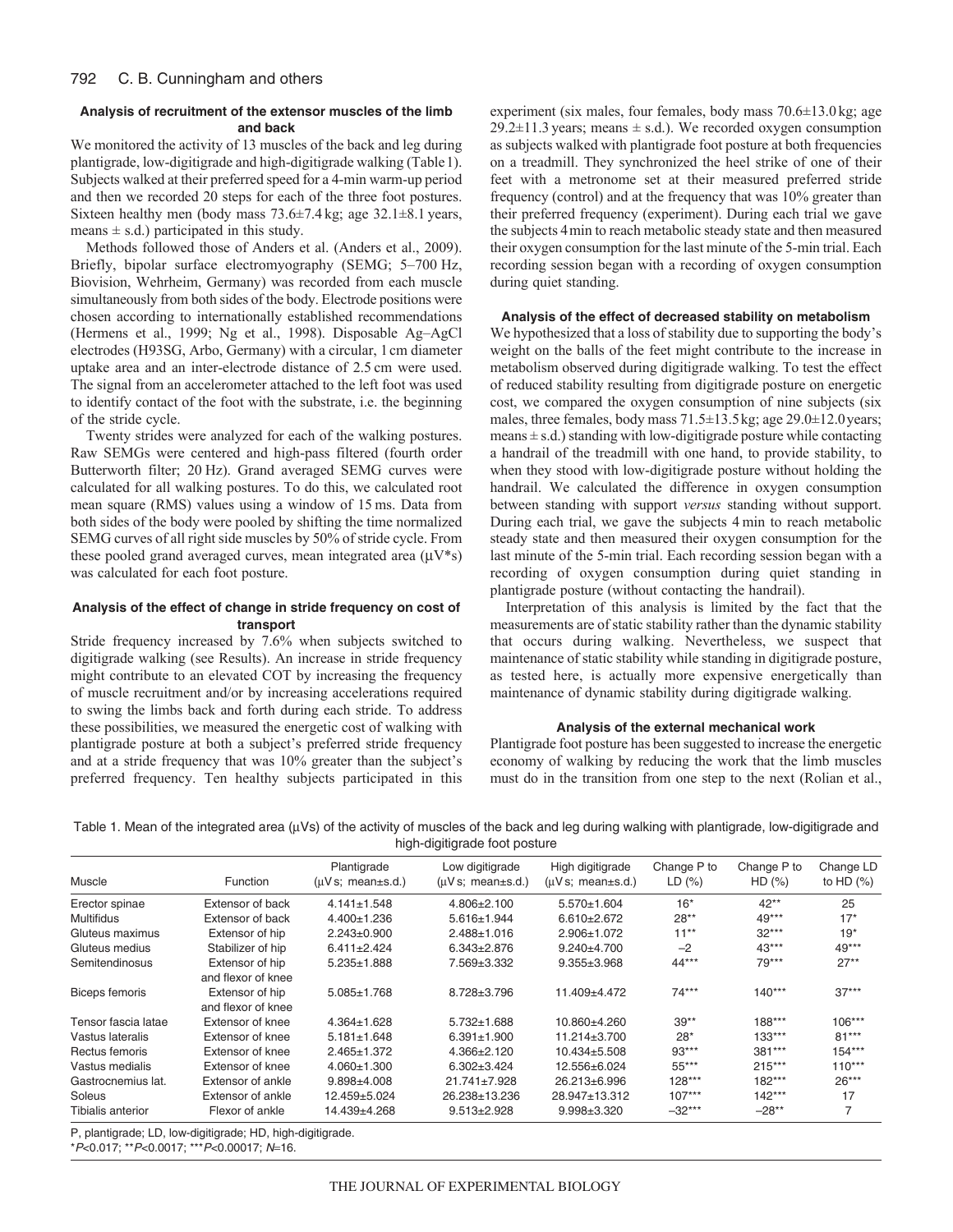2009; McGeer, 1990). During walking, muscular work is required in the step-to-step transition to redirect the trajectory of the center of mass of the body from a forward and downward direction to a forward and upward direction (McGeer, 1990). Plantigrade feet, in which the center of pressure exerted on the ground progresses forward from heel to toe, are thought to produce an energetic savings, compared with smaller digitigrade or unguligrade feet, by reducing the magnitude of the directional change the center of mass velocity must undergo (Adamczyk et al., 2006; Ruina et al., 2005; McGeer, 1990).

To test this, we measured the positive and negative external work performed by each limb as subjects (six males, two females, body mass  $73.8\pm14.2$ kg; age  $31.1\pm11.6$  years, means  $\pm$  s.d.) walked with plantigrade and digitigrade foot posture at their preferred walking speeds. Subjects walked at their preferred speed on an 18-m track and we recorded ground reaction forces with a force plate (Kistler, 9281B SB, Amherst, NY, USA) mounted in the center of the track. Subjects maintained constant walking speed by matching their velocity to markers on a rope-pulley system driven by an adjustablespeed electric motor. To calculate external work, we used the individual limb method (Donelan et al., 2002). Because we recorded forces from only one limb (i.e. from a single force plate), it was necessary to generate composite ground forces to estimate the total force applied to the center of mass. This was done by assuming symmetrical force production from the right and left limbs, adding the vertical and horizontal ground forces recorded during the first period of double limb support to the end of the step, and adding the forces recorded during the second period of double limb support to the beginning of the step. These composite ground forces allowed calculation of the instantaneous velocity of the center of mass (Cavagna, 1975). We then determined the external mechanical power generated by a limb during a step from the dot product of the ground reaction force of the limb and the velocity of the center of mass. We calculated the magnitudes of the positive and negative external mechanical work per step from the time-integrals of the positive and negative portions of the external mechanical power generated by the limb (Donelan et al., 2002).

Walking is distinguished from running by a pendular exchange of gravitational potential and forward kinetic energy during each step (Cavagna et al., 1977). This transfer of energy can result in a 70% reduction in the work required of the locomotor muscles. We suspected that walking digitigrade might in some way decrease the transfer of kinetic and potential energy. To calculate the pendular exchange of potential and kinetic energy during each step (i.e. percentage recover), we used the composite ground forces to calculate the positive external mechanical work done on the center of mass with the combined limb method of Cavagna (Cavagna, 1975). We then subtracted the external work done on the center of mass from the sum of the vertical and forward work done on the center of mass and divided by the sum of the vertical and forward work (Willems et al., 1995; Cavagna et al., 1977).

### **Analysis of ground reaction force moments at the limb joints**

To determine the effect foot posture has on the ground reaction force (GRF) moments at the limb joints, we recorded the force exerted on the ground with a force plate and the kinematics of the ankle, knee and hip joints with high speed video  $(250 \text{ images s}^{-1})$ as subjects walked at their preferred speed with plantigrade and low-digitigrade foot posture. We restricted our analysis of joint moments to the components due to the ground reaction forces, and did not quantify contributions to joint moments due to segment mass and inertia, for two reasons. First, it has previously

been shown that the mechanical advantage at the joints differs between walking and running (Biewener et al., 2004) and differences in foot posture and the location of the center of pressure under the foot may be partially responsible. Second, our analysis demonstrated that the COT was not affected by an observed increase in stride frequency associated with digitigrade walking (see below). This implies that digitigrade walking did not influence the net internal work of walking, and, therefore, the internal contributions to joint moments.

We measured the ground reaction force moments at the ankle, knee and hip joints in six subjects (four males, two females, body mass  $75.1\pm14.2$  kg; age  $30.2\pm11.4$  years, means  $\pm$  s.d.) as they walked with plantigrade and low-digitigrade foot postures at their preferred speeds. Ground reaction forces were recorded as described above. Video recordings at 250 Hz were taken of the subjects as they stepped on the force plate, using a NAC HSV 500 camera (Simi Valley, CA, USA). The camera was positioned 6 m from the track to minimize parallax. Markers were placed on the skin over the shoulder (lateral acromion), hip (proximal greater trochanter), knee (lateral condyle), ankle (lateral malleolus), and metatarsophalangeal (base of the fifth proximal phalanx) joints.

Twelve recordings were made of each subject for both plantigrade and low-digitigrade foot postures. From these 12, the three recordings in which the impulses of the fore and aft horizontal forces differed the least (usually less than 10% difference) were selected for analysis. Two-dimensional coordinate data for the joints were obtained by digitizing the video recordings and transforming them into the reference coordinate frame of the digitized ground reaction force data. The length of the ground reaction force moment arms at the ankle, knee and hip joints were determined by calculating the orthogonal distance from the vector of the ground reaction force to the joint marker (Biewener et al., 1992). Ground reaction force moment was calculated by multiplying the magnitude of the ground force by the moment arm.

### **Statistical analysis**

We used non-parametric, Wilcoxon signed-rank tests throughout the analysis. In cases in which the analysis compared plantigrade with low-digitigrade foot posture, we assumed the results were significantly different when the *P*-value was less than 0.05. In analyses, in which we compared all three foot postures (i.e. plantigrade, low-digitigrade and high-digitigrade), we adopted a simple Bonferroni correction and assumed the results were significantly different when the *P*-value was less than 0.017. Unless noted otherwise, tests are two-tailed.

# **RESULTS**

# **Cost of transport**

When the subjects walked at their preferred speed with their heels slightly elevated above the surface of the treadmill (i.e. lowdigitigrade) the average oxygen consumed to walk a kilometer (COT) increased by  $53\pm20\%$  (mean  $\pm$  s.d.) above that of walking with plantigrade foot posture ( $P=0.001$ ; Fig. 3). When the subjects walked with a high-digitigrade foot posture, the COT increased by 83±33% above normal plantigrade walking and 21±23% above lowdigitigrade walking (*P*=0.001 and 0.0014, respectively). By contrast, there was not a significant difference in the COT when subjects ran with low-digitigrade *versus* plantigrade foot posture at four different speeds:  $7.2 \text{ km h}^{-1}$  (*P*=0.156);  $9.7 \text{ km h}^{-1}$  (*P*=0.846); 12.1 km h<sup>-1</sup>  $(P=0.496)$ ; and 13.7 km h<sup>-1</sup> ( $P=0.156$ ). These observations suggest that plantigrade posture bestows a biomechanical advantage during walking but not running.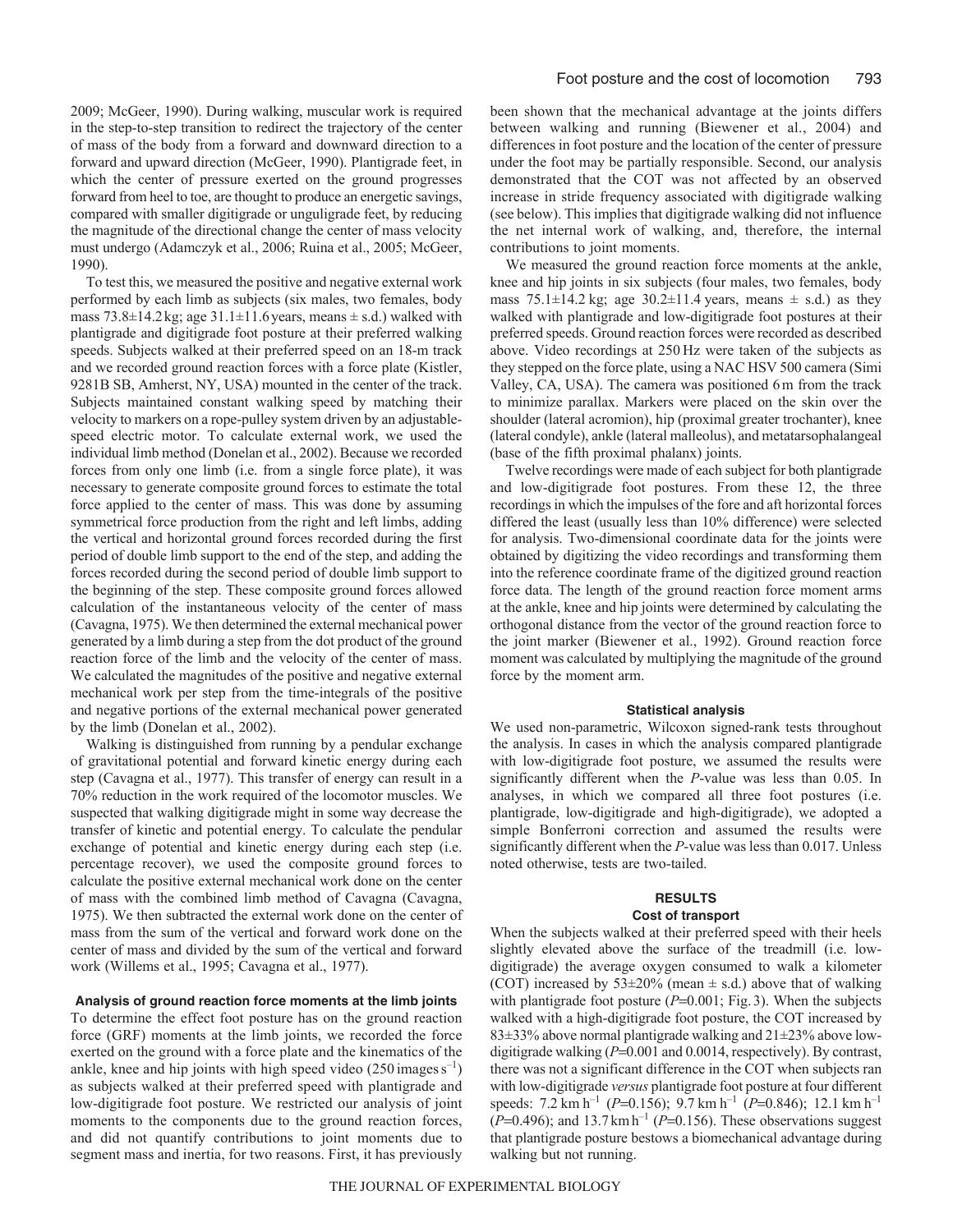

Fig. 3. Cost of transport (mean  $\pm$  s.e.m.) versus locomotor speed for human subjects walking (circles) and running (squares) with plantigrade (black), low-digitigrade (gray), and high-digitigrade (white) foot posture. The horizontal error bars on the circles represent the standard error of the subject's preferred walking speeds. Sample size varied at the different speeds: walking at preferred speed  $N=11$ ; running at 7.2 km h<sup>-1</sup>  $N=6$ ; 9.7 km h<sup>-1</sup> N=10; 12.1 km h<sup>-1</sup> N=9; 13.7 km h<sup>-1</sup> N=6.

# **Recruitment of limb and back muscles**

Eleven of the 13 muscles we studied function to extend the back, hip, knee, or ankle (Table 1). All 11 muscles exhibited significant increases in activity when the subjects switched from plantigrade to low-digitigrade walking. With the exception of the soleus muscle, the extensor muscles also experienced significant increases in activity when the subjects switched from low- to high-digitigrade walking. These increases in activity were most dramatic in the distal muscles. Fig. 4 illustrates the average activity of four extensor muscles. The increase in activity of the extensor muscles of the limb joints suggests that the moment and/or the mechanical work done at each of the joints increased when the subjects switched from plantigrade to digitigrade posture. The elevated activity in the back muscles is consistent with increased stabilization of the trunk associated with increased mechanical work by the limbs.

### **Effect of stride frequency**

On average, stride frequency during low-digitigrade walking was 7.6% (*P*<0.0001) higher than that during plantigrade walking. An increase in stride frequency might contribute to an elevated COT by increasing the frequency of muscle recruitment and/or by increasing accelerations required to swing the limbs back and forth during each stride. Nevertheless, the increase in stride frequency appears to have had little or no effect on the COT. We found that COT did not differ between plantigrade trials at the preferred stride frequency and plantigrade trials at 110% of the preferred stride frequency:  $149\pm43$  ml O<sub>2</sub> kg<sup>-1</sup> km<sup>-1</sup> (mean  $\pm$  s.d.) *versus*  $150\pm$  $40 \text{ ml } O_2 \text{ kg}^{-1} \text{ km}^{-1}$  (*P*=0.423). Based on this result, we assumed that the increase in stride frequency did not significantly change the internal work of the limb and for this reason we did not quantify internal work.

# **Potential effect of reduced stability**

We hypothesized that a loss of stability when subjects walked with digitigrade posture might contribute to the increase in metabolism observed during digitigrade walking. To test this, we compared the oxygen consumption of subjects standing with low-digitigrade posture stabilized *versus* non-stabilized. On average, instability from low-digitigrade standing was associated with an 8.8±5.4%



Fig. 4. Grand averaged SEMG curves of the multifidus, biceps femoris, rectus femoris and lateral gastrocnemius muscles from 16 subjects as they walked at their preferred speed with plantigrade (black), low-digitigrade (gray) and high-digitigrade (dashed) foot posture. The stride period starts at the time of ground contact of the ipsilateral foot and is indicated by bars at the bottom of the figure. Stance duration was 63% of the stride cycle for all three foot postures. Data from the two legs were pooled.

(mean  $\pm$  s.d.) increase in oxygen consumption (increase of  $0.03$  ml O<sub>2</sub> kg<sup>-1</sup>min<sup>-1</sup>). This represents 1.9% of the cost to walk with a low-digitigrade posture. Thus, this measure of the metabolic cost of low-digitigrade instability suggests that increased instability is not a significant contributor to the 53% increase in metabolism.

Additionally, activity of two muscles that are expected to be associated with postural stability did not increase when subjects walked with low-digitigrade posture. The gluteus medius muscle abducts the leg and is generally thought to help provide lateral stability during walking. Its activity did not change when subjects switched from plantigrade to low-digitigrade walking (Table 1). However, activity of this muscle increased by 76% when the subjects used a high-digitigrade posture, indicating that reduced stability may explain part of the elevated cost of high-digitigrade walking. The tibialis anterior muscle is a flexor of the ankle joint. Increased coactivation of this muscle with the extensors to stabilize the ankle joint is expected in situations in which postural control is reduced. Relative to plantigrade walking, activity of the tibialis anterior muscle decreased when the subjects switched to both low- and highdigitigrade walking; suggesting that postural stability was not greatly impaired by the digitigrade postures.

### **External mechanical work performed by the limbs**

Plantigrade foot posture has been suggested to increase the energetic economy of walking by reducing the work that the limb muscles must do in the transition from one step to the next (Ruina et al., 2005; McGeer, 1990). We found that the rate of both positive and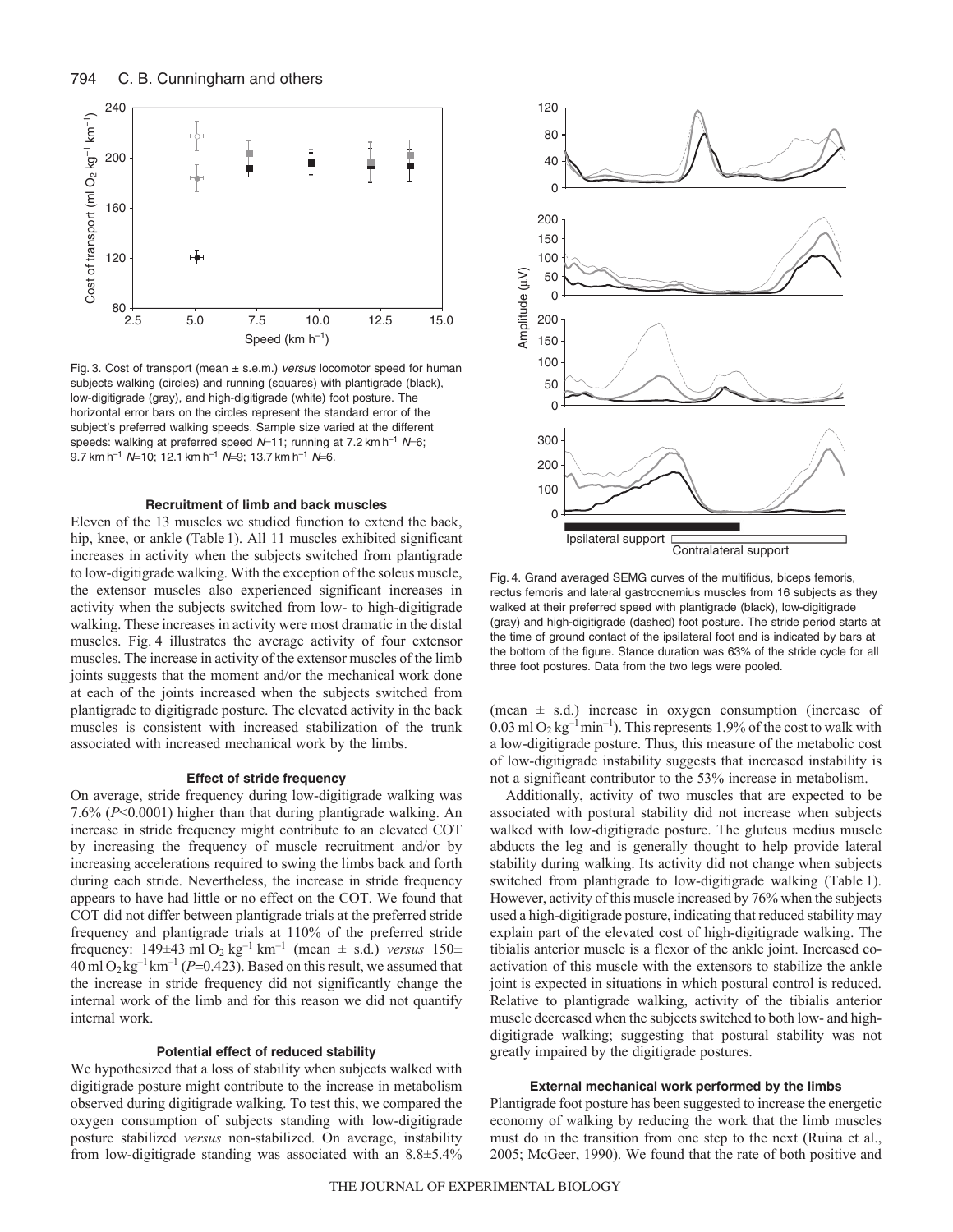negative mechanical work performed by the limbs during a walking stride was higher when subjects walked with low-digitigrade than when they walked with plantigrade posture. Average positive power was  $1.015\pm0.465$  W kg<sup>-1</sup> (mean  $\pm$  s.d.) during plantigrade walking and  $1.157\pm0.459$  W kg<sup>-1</sup> during low-digitigrade walking  $(P=0.011$ , one-tailed). Average negative power was  $-0.975\pm0.174$  W kg<sup>-1</sup> during plantigrade walking and  $-1.136\pm0.207$  W kg<sup>-1</sup> during lowdigitigrade walking (*P*=0.004, one-tailed). These numbers represent a 16–17% increase in the rate of external mechanical work when subjects switched to low-digitigrade walking. Thus, it appears that one of the ways in which plantigrade foot posture increases walking economy is by reducing the mechanical work required to redirect the trajectory of the body center of mass from a forward and downward direction to a forward and upward direction.

# **Recovery of potential and kinetic energy**

Walking is characterized by a pendular exchange of gravitational potential and forward kinetic energy during each step (Cavagna et al., 1977). We suspected that walking digitigrade might in some way decrease the transfer of kinetic and potential energy. We found that the mean percentage recovery was  $70.8\pm6.1\%$  (mean  $\pm$  s.d.) when the subjects walked with plantigrade posture and 64.8±6.4% when they walked with low-digitigrade posture. The mean difference in percentage recovery for the eight subjects was 6.0±5.8% (*P*=0.025, one-tailed). Thus, walking with low-digitigrade posture appears to reduce the pendular transfer of kinetic and potential energy.

### **Ground reaction force moments at the limb joints**

Postural changes in the moments at the joints might also increase the COT because an increase in a joint moment requires greater recruitment of the muscles acting at that joint. At the ankle joint, the GRF vector was in front of the joint for the entire duration of stance so that the moment was always positive (i.e. extensor moment) for both postures (Fig. 5). The average moment arm at the ankle was 40% larger and the average moment impulse was 44% larger during low-digitigrade steps than during plantigrade steps (Tables 2 and 3). By contrast, at the knee and hip joints, the GRF vector was in front of both joints at the beginning of stance but behind the joints by the end of stance, such that both positive and negative moments were observed at both joints. Relative to the ankle joint, the moments at the knee and hip were of small magnitude and, for the most part, not different between plantigrade and lowdigitigrade walking (Tables 2 and 3). Thus, plantigrade foot posture reduces the GRF moment at the ankle because the center of pressure resides under the heel of the foot during the first half of stance and this reduces the length of the GRF moment arm.

Table 2. Average ground reaction force moment arms (m) at the

| __ |             |
|----|-------------|
|    | limb joints |

|                               | Plantigrade       | Low-digitigrade    |          |
|-------------------------------|-------------------|--------------------|----------|
| Joint                         | (m; mean±s.d.)    | (m; mean±s.d.)     | P-value  |
| Ankle positive                | $0.090 \pm 0.017$ | $0.124 \pm 0.012$  | $0.015*$ |
| Ankle negative                | None              | None               |          |
| Knee positive                 | $0.054 \pm 0.007$ | $0.056 \pm 0.017$  | 1.000    |
| Knee negative                 | $-0.038 + 0.005$  | $-0.050+0.012$     | 0.313    |
| Hip positive                  | $0.079 \pm 0.024$ | $0.091 \pm 0.032$  | 0.563    |
| Hip negative                  | $-0.036\pm0.020$  | $-0.052 \pm 0.012$ | 0.094    |
| $*$ Ctatiatiaally aigmificant |                   |                    |          |

'Statistically significant.



Fig. 5. (A) Sample recording of change in ground force moment arm of the ankle joint as the subject walked with plantigrade (black) and lowdigitigrade (gray) foot posture. (B) Sample recording of change in ground force moment of the ankle joint from the same step as shown in (A). The xaxis represents the period of stance phase.

### **DISCUSSION**

When the subjects walked with their heels slightly elevated above the surface of the treadmill (i.e. low-digitigrade) the oxygen consumed to walk a kilometer (COT) increased by 53% above that of walking with plantigrade foot posture. When the subjects walked with a high-digitigrade foot posture, the COT increased further. By contrast, there was no difference in the COT when subjects ran with low-digitigrade *versus* plantigrade foot posture, as has been reported previously (Ardigo et al., 1995). These results indicate that plantigrade foot posture substantially improves locomotor economy during walking but does not influence the economy of running in humans. Our analysis of the activity of the extensor muscles of the

| Table 3. Average ground reaction force moment impulses (Nm) at |  |                 |  |  |  |
|----------------------------------------------------------------|--|-----------------|--|--|--|
|                                                                |  | the limb joints |  |  |  |

| Joint          | Plantigrade<br>(Nm; mean±s.d.) | Low-Digitigrade<br>(Nm; mean±s.d.) | P-value  |
|----------------|--------------------------------|------------------------------------|----------|
| Ankle positive | $34.25 \pm 10.19$              | 48.02±10.75                        | $0.015*$ |
| Ankle negative | None                           | None                               |          |
| Knee positive  | $8.47 + 6.42$                  | $4.00 + 5.36$                      | 0.156    |
| Knee negative  | $-6.83\pm3.04$                 | $-10.54+6.22$                      | 0.094    |
| Hip positive   | $5.97 + 6.47$                  | $8.64 \pm 7.01$                    | 0.094    |
| Hip negative   | $-7.92+5.39$                   | $-9.85+4.26$                       | 0.156    |
|                |                                |                                    |          |

\*Statistically significant.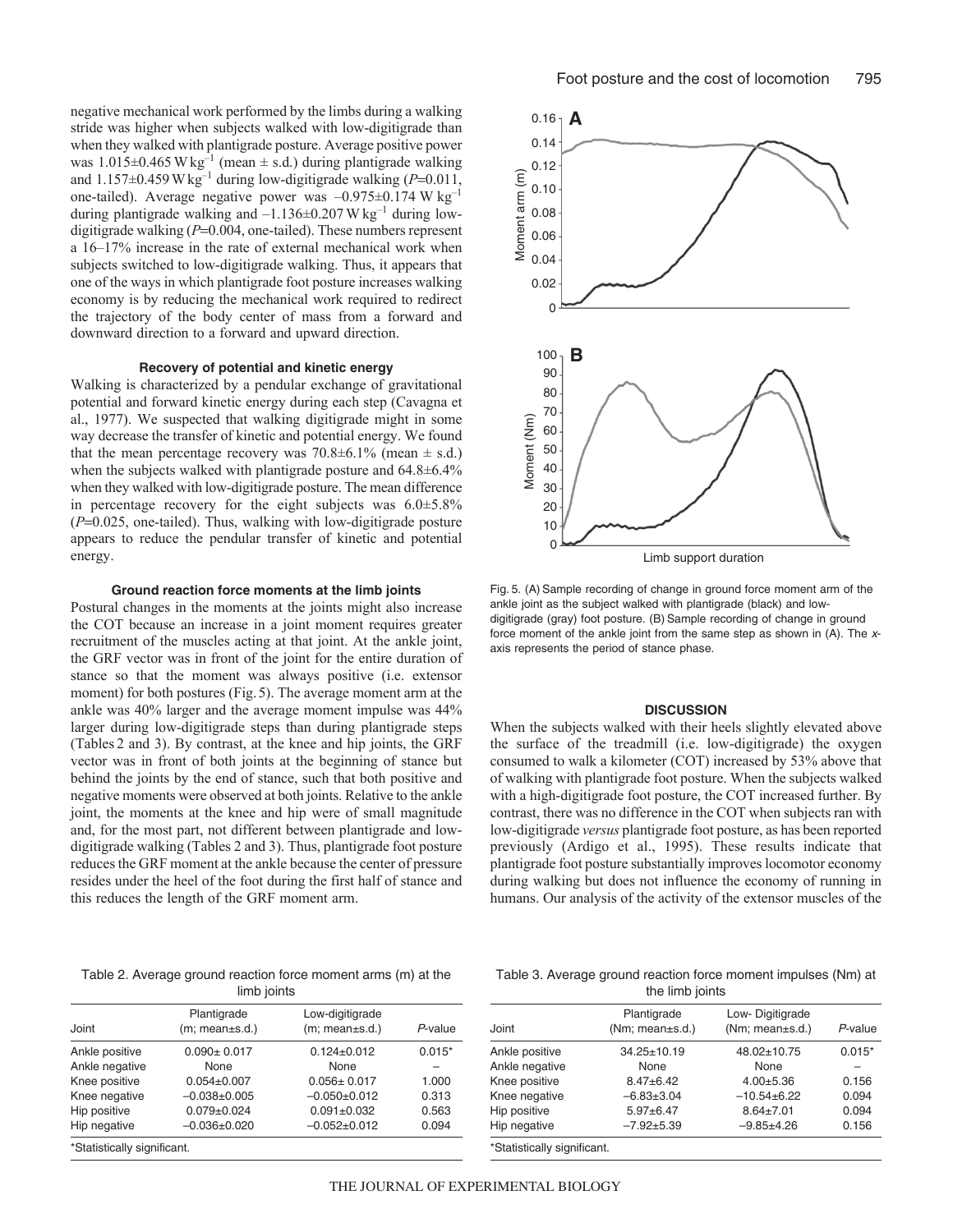ankle, knee, hip and back indicates that the moment and/or the mechanical work done at each of the limb joints increased when the subjects switched from plantigrade to digitigrade postures during walking. Our analysis of the mechanics of plantigrade *versus* low-digitigrade walking suggests that the greater economy associated with plantigrade foot posture is *not* related to the observed lower stride frequency or to a potential increase in postural stability. Instead, the improved economy of plantigrade foot posture appears to result from (1) lower collisional losses of the body as a whole, (2) increased recovery of kinetic and potential energy, and (3) lower ground reaction force moments specifically at the ankle joint. Although this study was done on humans, the results probably apply to other mammalian species with plantigrade foot posture and may also be relevant to any walking and running biped, such as many species of terrestrial birds.

Among mammals, walking is generally more economical than running and this pattern is particularly pronounced in humans (Rubenson et al., 2007; Farley and McMahon, 1992; Margaria et al., 1963). A recent analysis of published data indicates that for a mammal the size of humans (70kg) the COT of running is expected to be 16% greater than the COT of walking (Rubenson et al., 2007). The meta-analysis, however, indicates that the metabolic cost for humans to run a given distance is 72% greater than the cost of walking (Rubenson et al., 2007). (Note that the subjects in our study exhibited a 61% difference.) Remarkably, the economic advantage of human walking over running disappears if humans walk without a heel plant (Fig. 3). Thus our ability to walk economically may largely be the result of the plantigrade posture of our feet; a design that characterized great apes long before the evolution of the terrestrial bipeds that gave rise to humans.

Humans (genus *Homo*) are thought to have evolved from australopith ancestors approximately 2.5 million years ago (Wolpoff, 1998). For more than 99% of this period, humans made their living as hunter-gatherers, acquiring edible plants and animals from the environment. This lifestyle is associated with large daily travel distances and home ranges. Among modern hunter-gatherers, distances traveled per day average 9.5 km for females and 14.1 km for males (Marlowe, 2005). By contrast, daily distances traveled by orangutans, chimpanzees, bonobos and gorillas are 0.5–0.8 km (Bean, 1999), 3–10 km (Williams et al., 2002; Bean, 1999), 2.4 km (Williams et al., 2002; Bean, 1999) and 0.5–2.6 km (Doran and McNeilage, 2001; Bean, 1999), respectively. The average home ranges of human hunter-gatherers also greatly exceed those of the other species of great apes: human,  $175 \text{ km}^2$  (Marlowe, 2005); orangutan, 1.5–30 km2 (Singleton and van Schaik, 2001; Delgado and van Schaik, 2000; Bean, 1999); chimpanzee,  $4-32 \text{ km}^2$  (Bean, 1999); bonobo, 22–58km2 (Bean, 1999); gorilla, 4–23km2 (Williams et al., 2002; Bean, 1999). Given the great distances hunter-gatherers travel, it is not surprising that humans are economical walkers or that we retained a foot posture, inherited from our more arboreal ancestors, that facilitates economical walking.

But did plantigrade foot posture evolve in great apes to improve the economy of walking? Although this is a possibility (see Gebo, 1998; Gebo, 1992), great apes are thought to be anatomically specialized for climbing and below branch, suspensory locomotion (Ward, 2007). Additionally, an analysis of heel contact and heel strike in a variety of arboreal primates suggests that the plantigrade foot posture of great apes may not have evolved in a terrestrial habitat (Schmitt and Larson, 2005). We suspect that the heel down posture of great apes evolved for reasons other than economical arboreal or terrestrial transport. First, as reviewed above, most species of extant apes travel relatively short distances. Second, compared to

the bipedal gait of humans, the quadrupedal gait of great apes approximately halves collisional energy losses that occur in a walking stride (Bertram and Gutmann, 2008; Ruina et al., 2005), further reducing the significance of any energetic savings that plantigrade feet provide. Thus, we believe that the adaptive significance of plantigrade feet in great apes remains an open question.

Our finding that plantigrade foot posture improves the economy of walking in humans does not indicate that humans are more specialized for walking than for endurance running. Humans have a suite of characters that are consistent with specialization for both economical walking and endurance running. Some characteristics of *Homo*, such as long legs (Steudel-Numbers and Tilkens, 2004; Steudel-Numbers, 2003; Pontzer, 1998; Kram and Taylor, 1990) and reduced upper body mass, increase the economy of both walking and running. Other characters such as a relative lack of body hair, a great capacity for sweating (Carrier, 1984), long Achilles tendons (Bramble and Lieberman, 2004), and short toes (Rolian et al., 2009) are more likely adaptations for endurance running than for economical walking. By contrast, plantigrade foot posture appears to be advantageous for walking but not running.

#### **ACKNOWLEDGEMENTS**

We thank J. E. Bertram and N. C. Heglund for technical advice on the methods we used to measure external mechanical work and exchange of mechanical and potential energy. M. Daley and C. Wagner provided insightful feedback early in the study. H. Pontzer, M. L. Wilson, J. Myatt and A. E. Pusey provided information that contributed to our interpretation. G. Bastien and J. Bertram provided comments that improved the quality of the manuscript. S. Moritz, J. Markley and T. Dial assisted with the collection of the data. M. Mandica provided the illustrations in Figs 1 and 2. This research was supported by grants from The NSF (IOS–0817782) and The Center of Interdisciplinary Prevention of Diseases Related to Professional Activities funded by the Friedrich-Schiller-University Jena and the Berufsgenossenschaft Nahrungsmittel und Gaststätten Erfurt.

#### **REFERENCES**

- **Adamczyk, P. G., Collins, S. H. and Kuo, A. D.** (2006). The advantages of a rolling foot in human walking. J. Exp. Biol. **209**, 3953-3963.
- **Anders, C., Wagner, H., Puta, C., Grassme, R. and Scholle, H. C.** (2009). Healthy humans use sex-specific co-ordination patterns of trunk muscles during gait. Eur. J. Appl. Physiol. **105**, 585-594.
- **Ardigo, L. P., Lafortuna, C., Minetti, A. E., Mognoni, P. and Saibene, F.** (1995). Metabolic and mechanical aspects of foot landing type, forefoot and rearfoot strike, in human running. Acta Physiol. Scan. **155**, 17-22.
- **Bean, A.** (1999). Ecology of sex differences in great ape foraging. In Comparative Primate Socioecology (ed. P. C. Lee), pp. 339-362. Cambridge: Cambridge University Press.
- **Bertram, J. E. and Gutmann, A.** (2008). Motions of the running horse and cheetah revisited: fundamental mechanics of the transverse and rotary gallop. J. Roy. Soc. Inter. **6**, 549-559.
- **Biewener, A. A., Farley, C. T., Roberts, T. J. and Temaner, M.** (2004). Muscle mechanical advantage of human walking and running: implications for energy cost. J. Appl. Physiol. **97**, 2266-2274.
- **Bramble, D. M. and Lieberman, D. E.** (2004). Endurance running and the evolution of Homo. Nature **432**, 345-352.
- **Carrier, D. R.** (1984). The energetic paradox of human running and hominid evolution. Cur. Anthro. **25**, 483-495.
- **Cavagna, G. A.** (1975). Force platforms as ergometers. J. Appl. Physiol. **39**, 174-179.
- **Cavagna, G. A., Heglund, N. C. and Taylor, C. R.** (1977). Mechanical work in terrestrial locomotion: two basic mechanisms for minimizing energy expenditure. Am. J. Physiol. **233**, R243-R261.
- **Cavanagh, P. R. and Lafortune, M. A.** (1980). Ground reaction forces in distance running. J. Biomech. **13**, 397-406.
- **Delgado, R. A. J. and van Schaik, C. P.** (2000). The behavioral ecology and conservation of the Orangutan (Pongo pygmaeus): A tale of two islands. Evol. Anthropol. **9**, 201-218.
- **Divert, C., Mornieux, G., Baur, H., Mayer, F. and Belli, A.** (2005). Mechanical comparison of barefoot and shod running. Inter. J. Sports Med. **26**, 593-598.
- **Donelan, J. M., Kram, R. and Kuo, A. D.** (2002). Simultaneous positive and negative external mechanical work in human walking. J. Biomech. **35**, 117-124.
- **Doran, D. M. and McNeilage, A.** (2001). Subspecific variation in gorilla behavior: the infuence of ecological and social factors. In Mountain Gorillas: Three Decades of Research at Karisoke (ed. M. M. Robbins, P. Sicotte and K. J. Stewart). Cambridge: Cambridge University Press.
- **Farley, C. T. and McMahon, T. A.** (1992). Energetics of walking and running: insights from simulated reduced-gravity experiments. J. Appl. Physiol. **73**, 2709-2712.
- **Gebo, D. L.** (1992). Plantigrady and foot adaptation in African apes: Implications for hominid origins. **89**, 29-58.